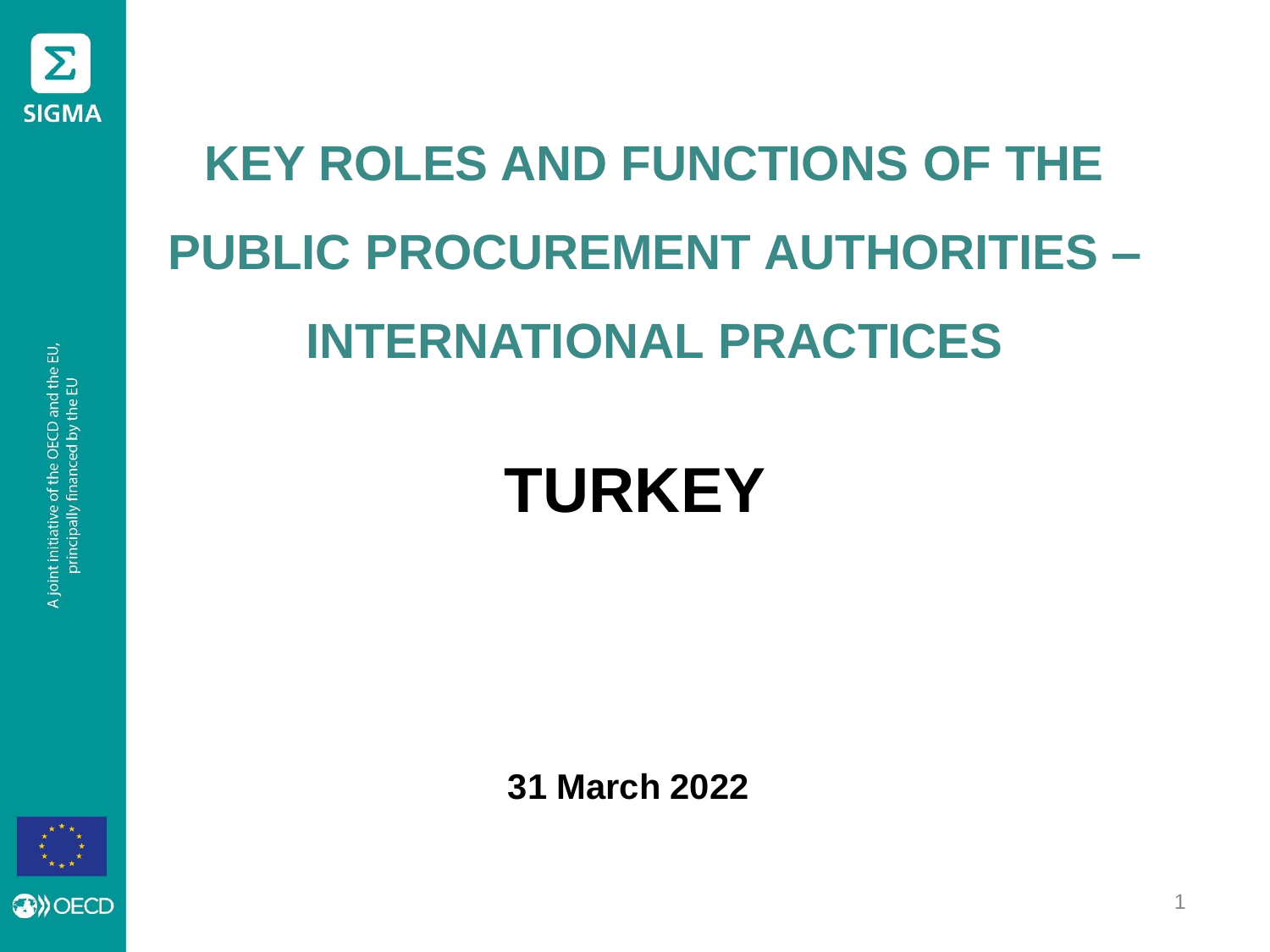

#### **TURKISH PUBLIC PROCUREMENT AUTHORITY (PPA)**

AGENDA

- Historical Background
- Organisational Structure
- Main Duties
	- **Regulation**
	- Dispute resolution
	- E-procurement
	- Training
	- International relations
	- Other duties

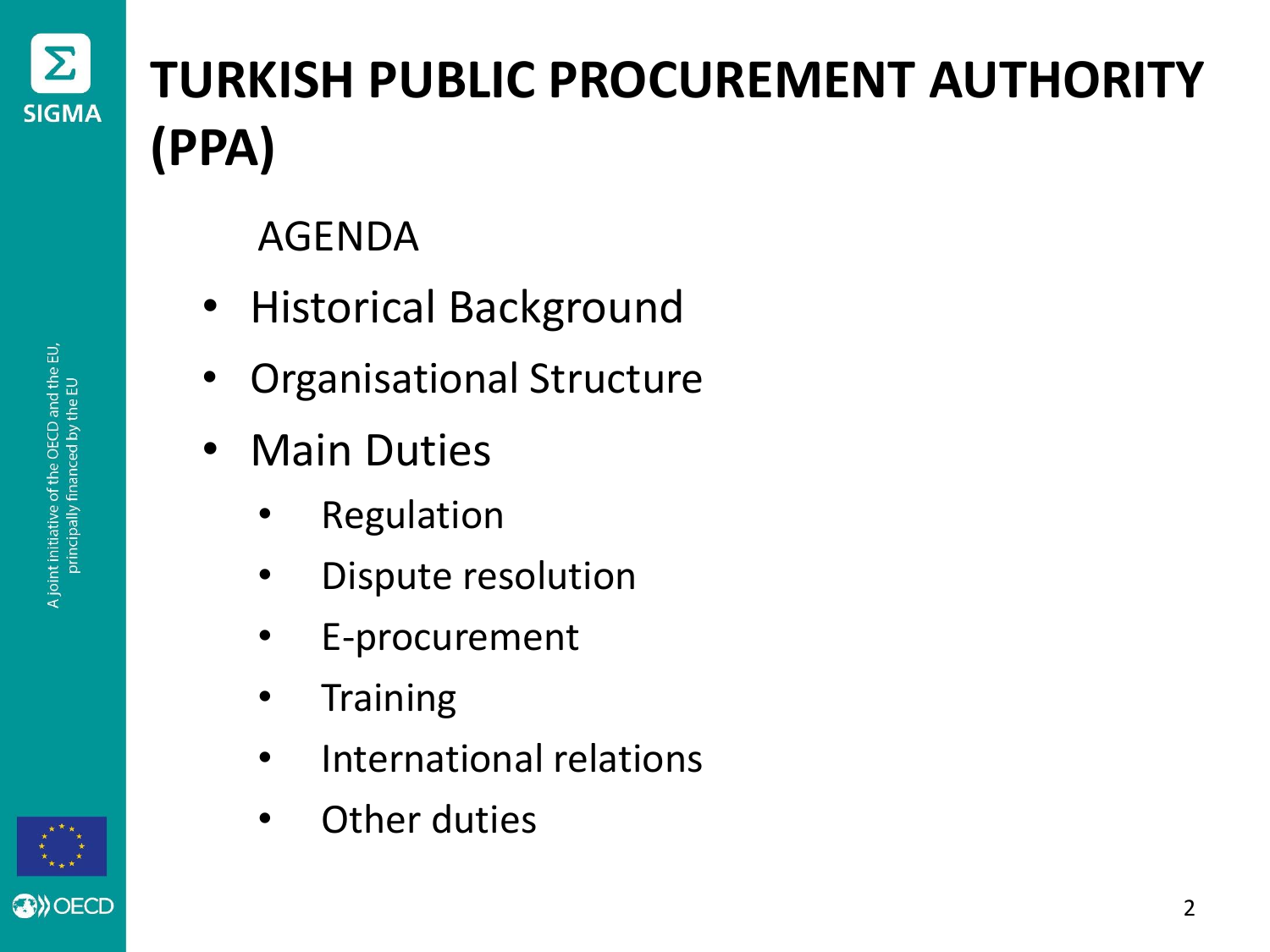

# **Historical Background**

- Establishment of the PPA is a stunning **institutional reform.**
- **In the previous system, there were too many actors** such as:
	- The Ministry of Public Works and Settlement, The Ministry of Finance, The Court of Accounts.
	- None of them were responsible for the whole sector.





• In order to fill that need, PPA was established by Public Procurement Law (PPL) No. 4734 in 2002.



**OBD**OECD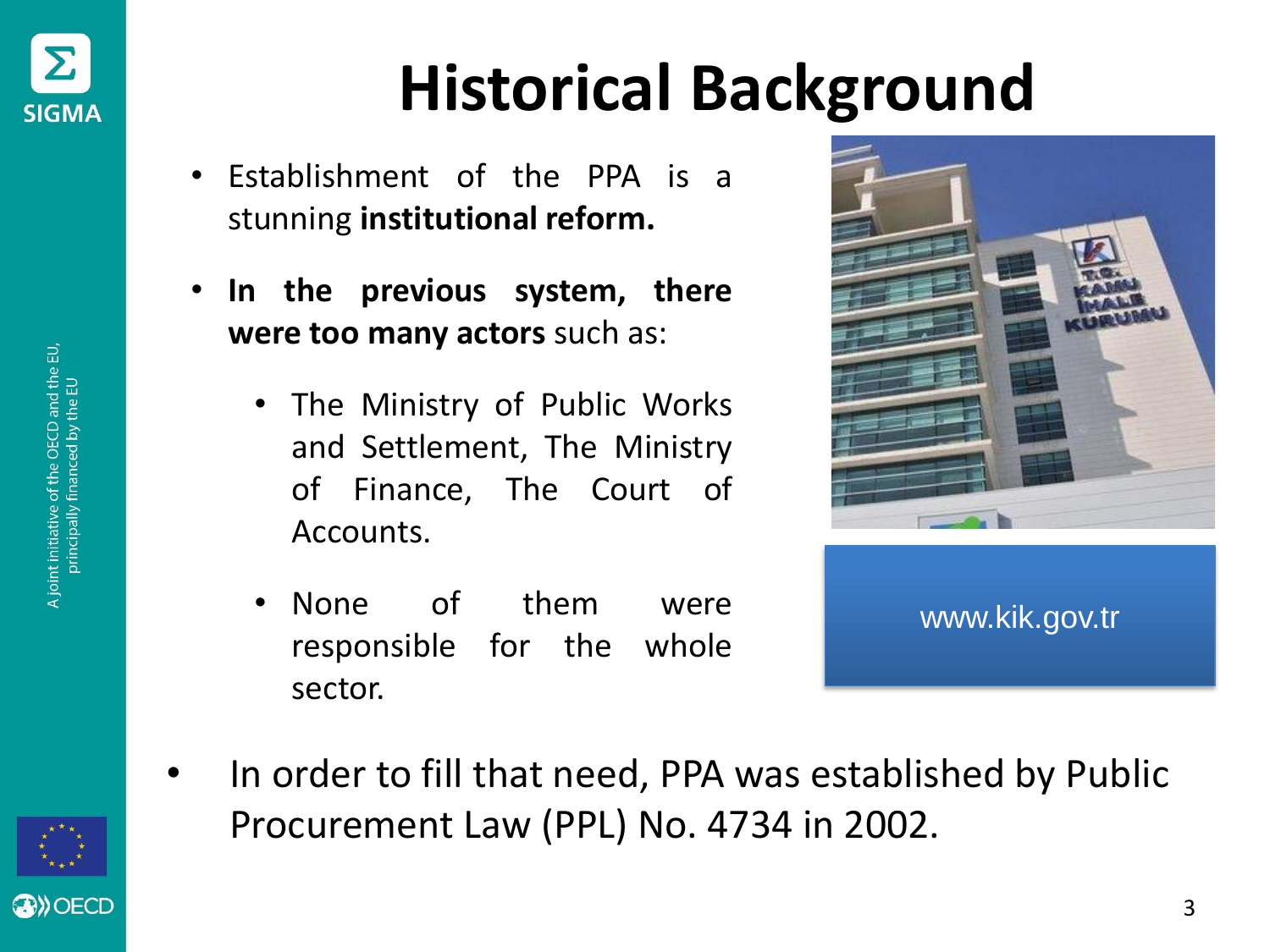

- PPA was established by PPL No. 4734 in **2002**.
- PPA is a **regulatory and supervisory** body.
- PPA is a public authority with **legal personality**
- PPA is linked to the **Ministry of Finance**
- PPA has **administrative and financial autonomy**
- PPA is **independent** in fulfillment of its duties. Nobody can issue orders or instructions to influence the decisions of the Authority.

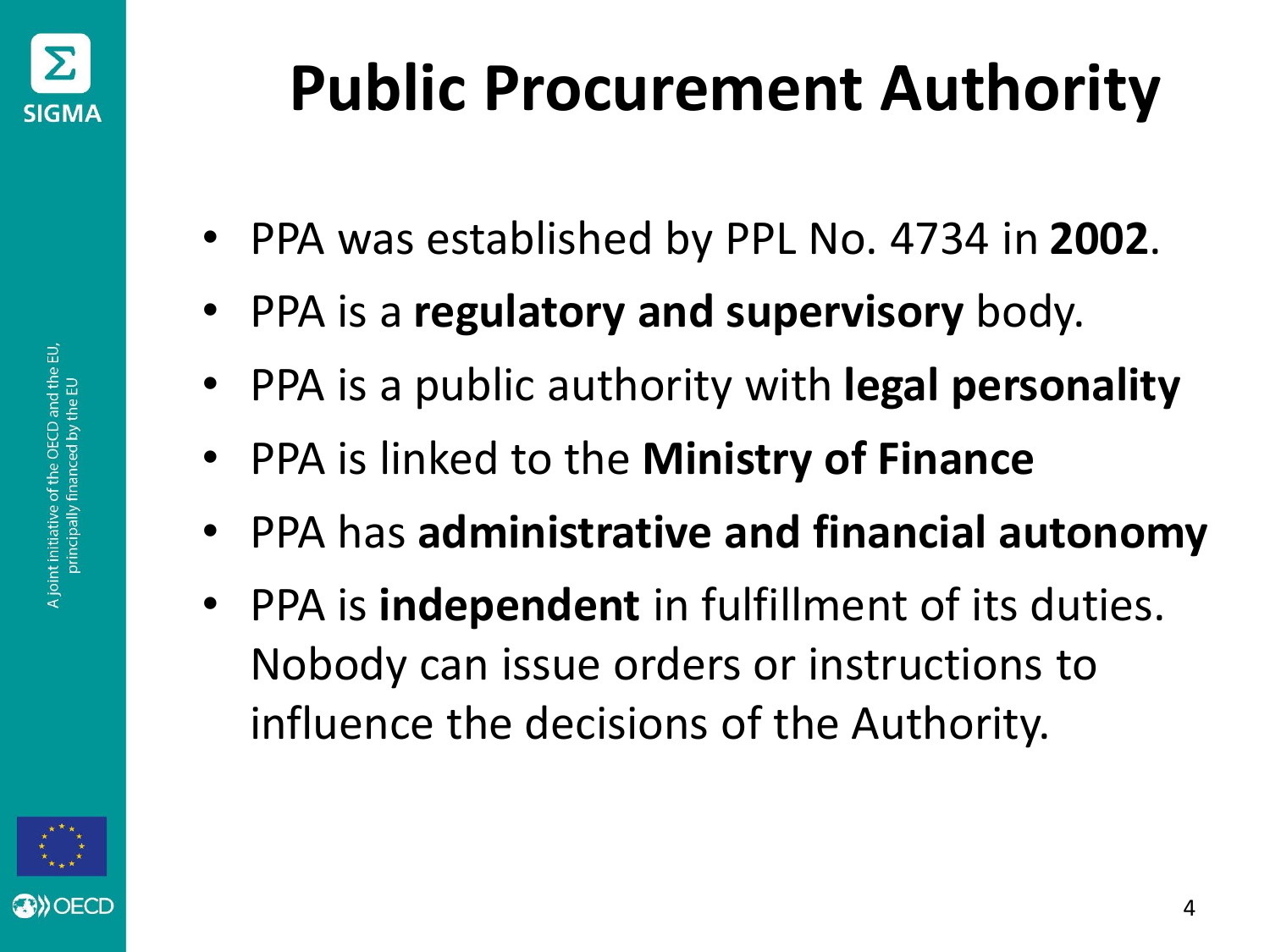

# **Organisational Structure**

#### **PPA consists of**

Presidency Public Procurement Board Service units.

#### **Presidency**

- The president of the PPA is also the chairman of the Board.
- Executive body of the PPA is **Presidency + 4 deputy presidents + 15 departments.**
- **The president is liable for:**
	- The general management and representation of the PPA
	- Execution of decisions taken by the Board

#### **Public Procurement Board**

Board members of the PPA **are assigned for a period of 4 years.** 

A member can be elected **more than once.** 

- **Board members can not be dismissed before their term is over unless:**
	- **They become incapable to work** due to illness or lose the conditions to be assigned as Board Member or
	- **Found guilty** of a infamous crime or professional misconduct.

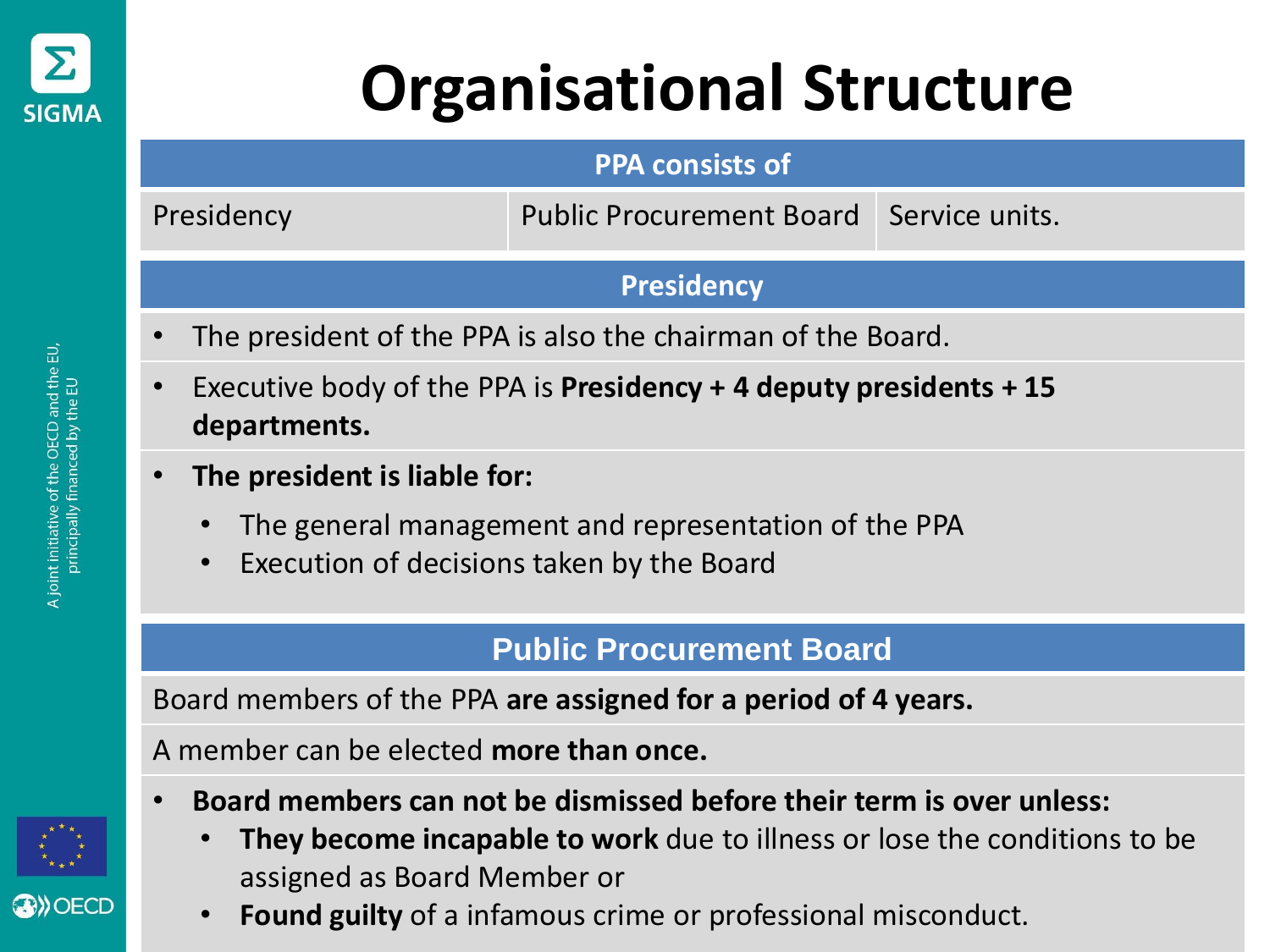

# **Organizational Chart**



A joint initiative of the OECD and the EU,<br>principally financed by the EU

**AD**) OECD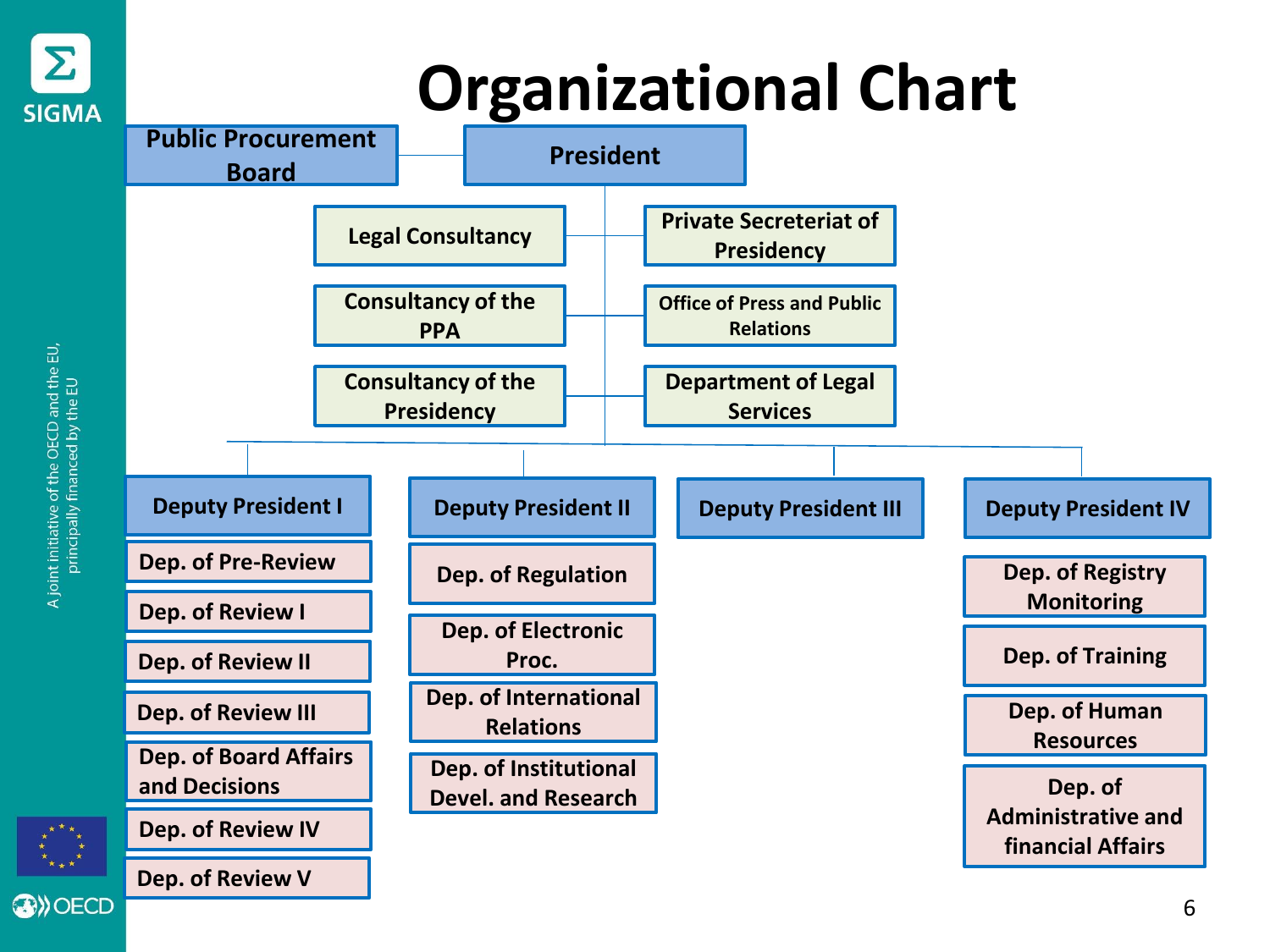

#### **Revenues of the PPA**

- **Five per ten thousand (0,05%) of the contract price** to be collected from the contractors for the contracts whose **value exceed TRY 1.456.202 (\$98.120)** (year 2022)
- 2) **Compliant fee** collected from **complainants (TRY 13.819 – 55.316) (\$ 931 – 3727)**
- 3) **Revenues from activities** such as training programs, courses, seminars and meetings
- 4) Revenues to be obtained from all kinds of printed papers, forms, publication of notices, documents, and other publications
- 5) **Supports from the general budget**, when necessary
- 6) **Other revenues**

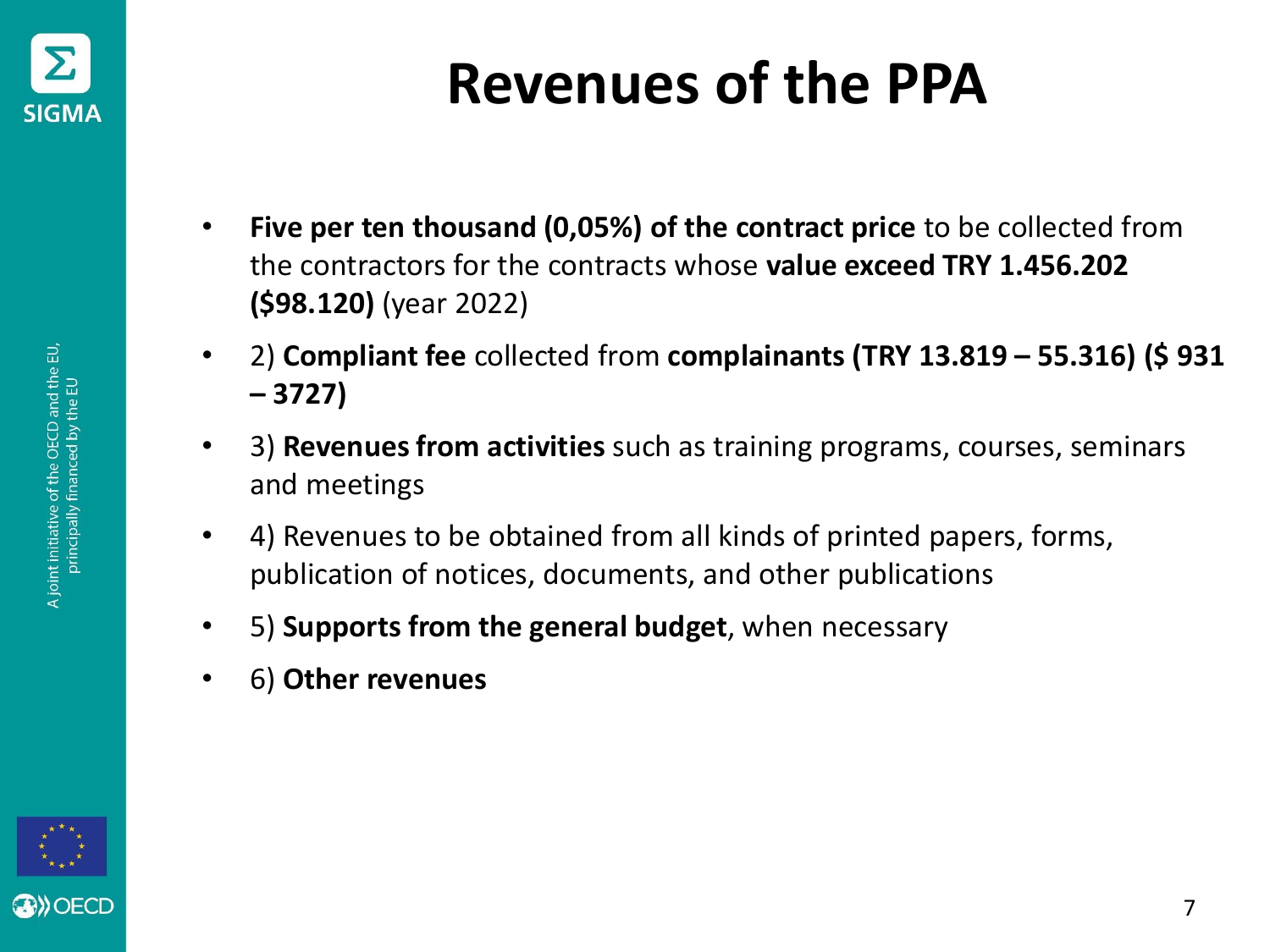

A joint initiative of the OECD and the EU,<br>principally financed by the EU

### **Main duties of the PPA**





8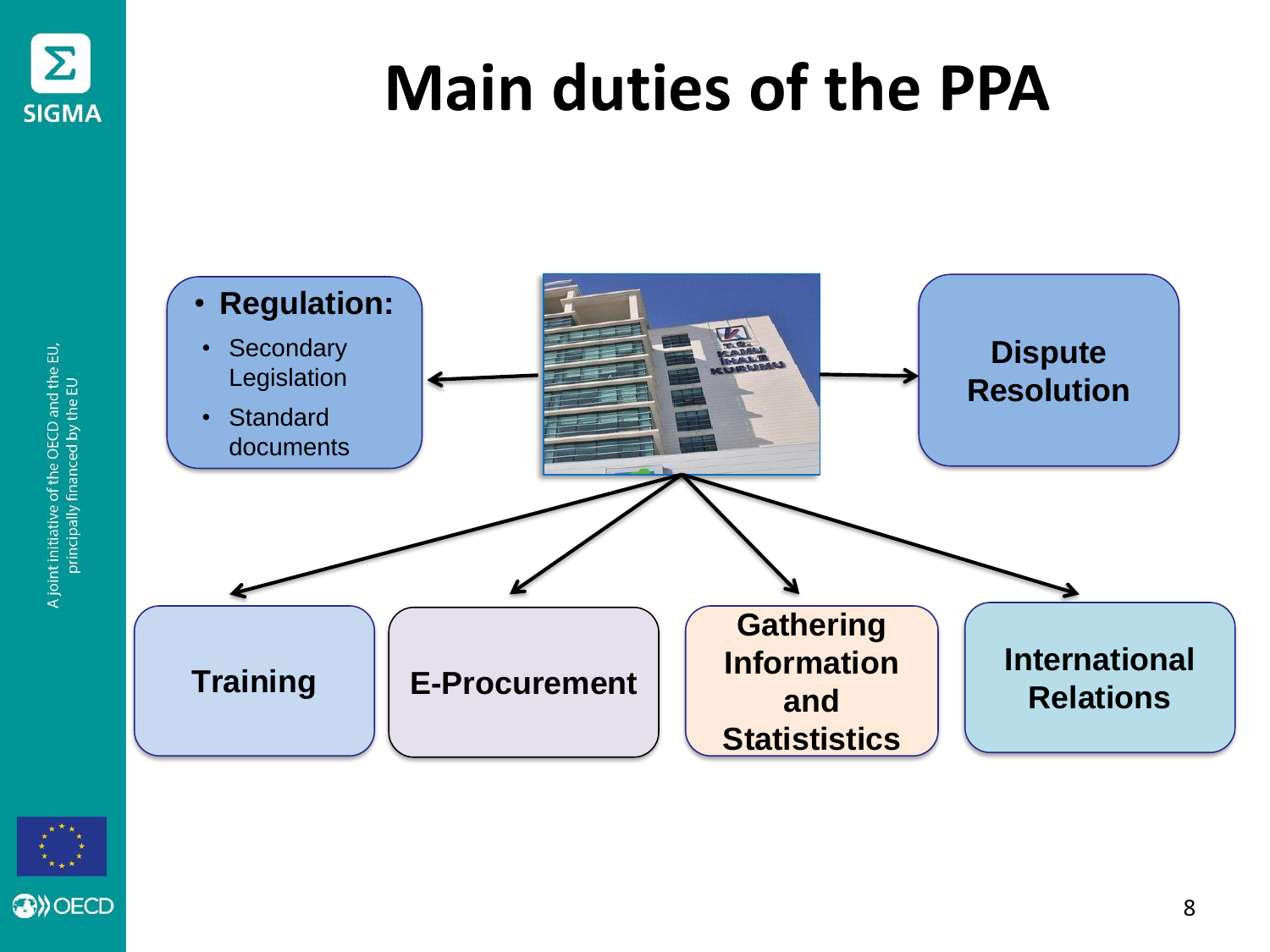

# **Regulatory Activities**

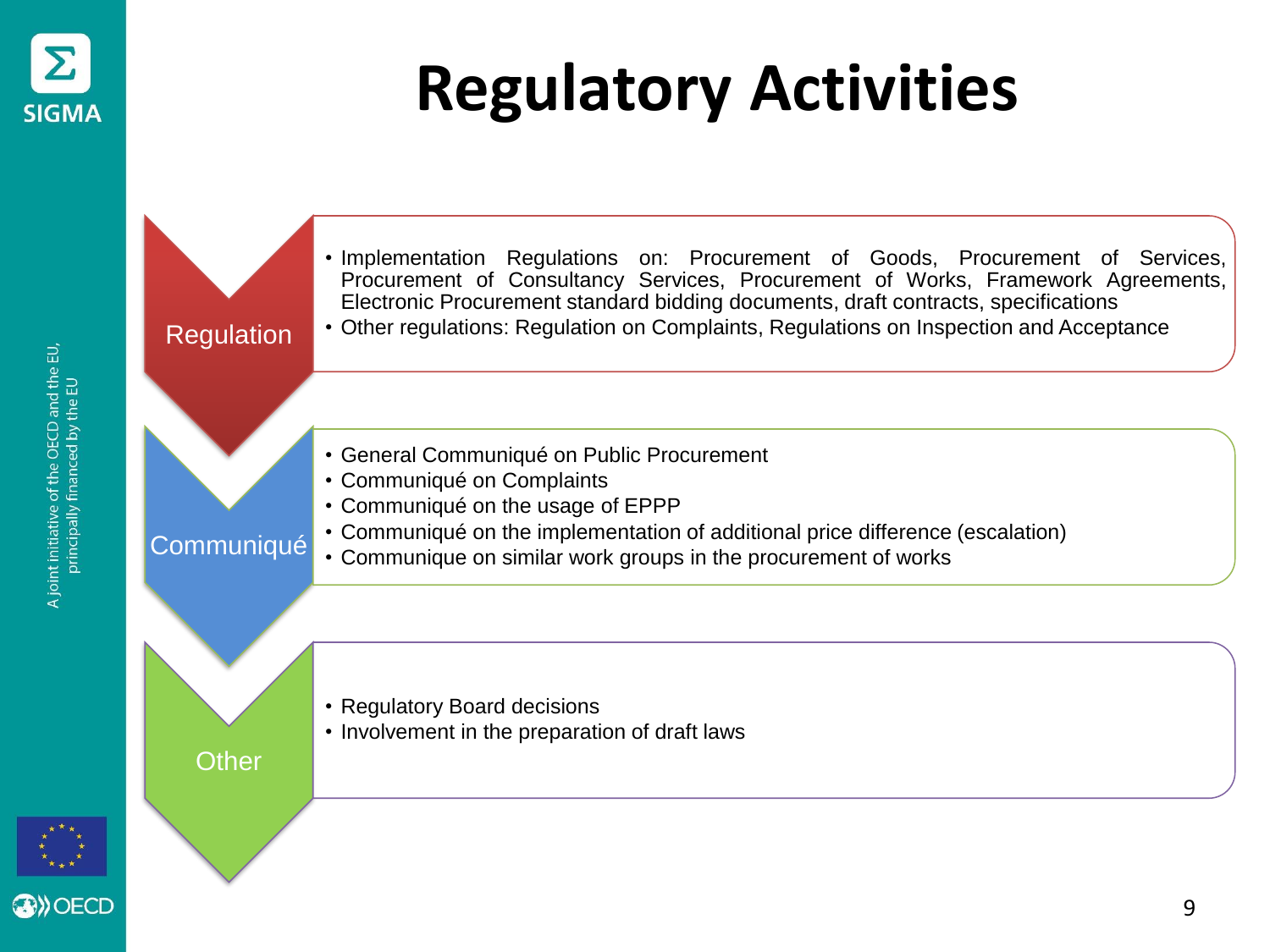

Secondary legislation adopted by the PPA is amended from time to time based on:

• Problems encountered in practice, court decisions and changes in the primary legislation

Amendment of primary legislation relating to public procurement is also carried out with the involvement of the PPA

Regulatory activities of the PPA include intense consultation process with the relevant stakeholders

OECD



**Best international practices** and implementation in other developed countries are taken into account in preparation of draft regulations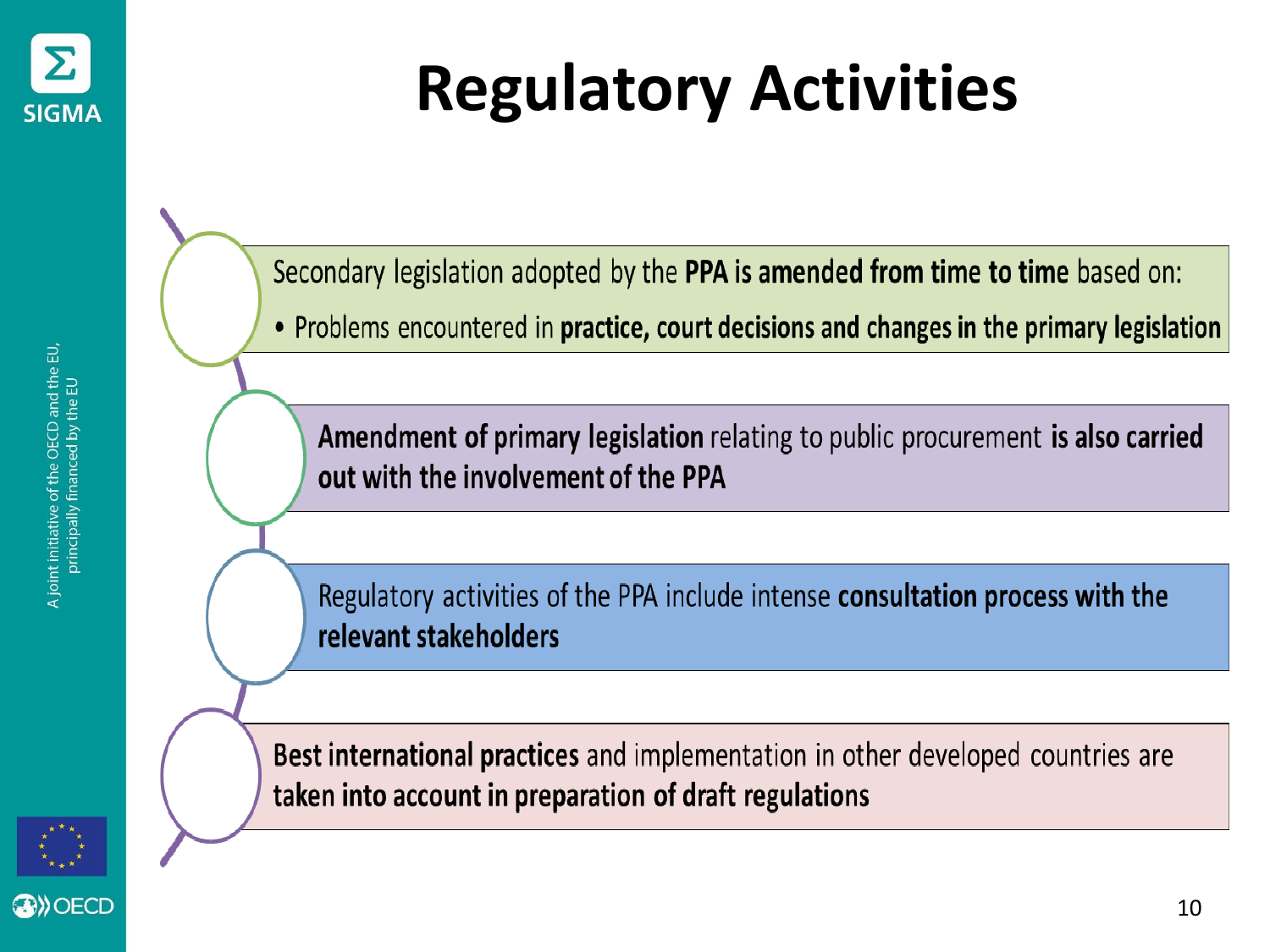

### **Dispute resolution**

Complaint Process to CA

Complaint Against the Decision of CA to PPA

Judicial Process

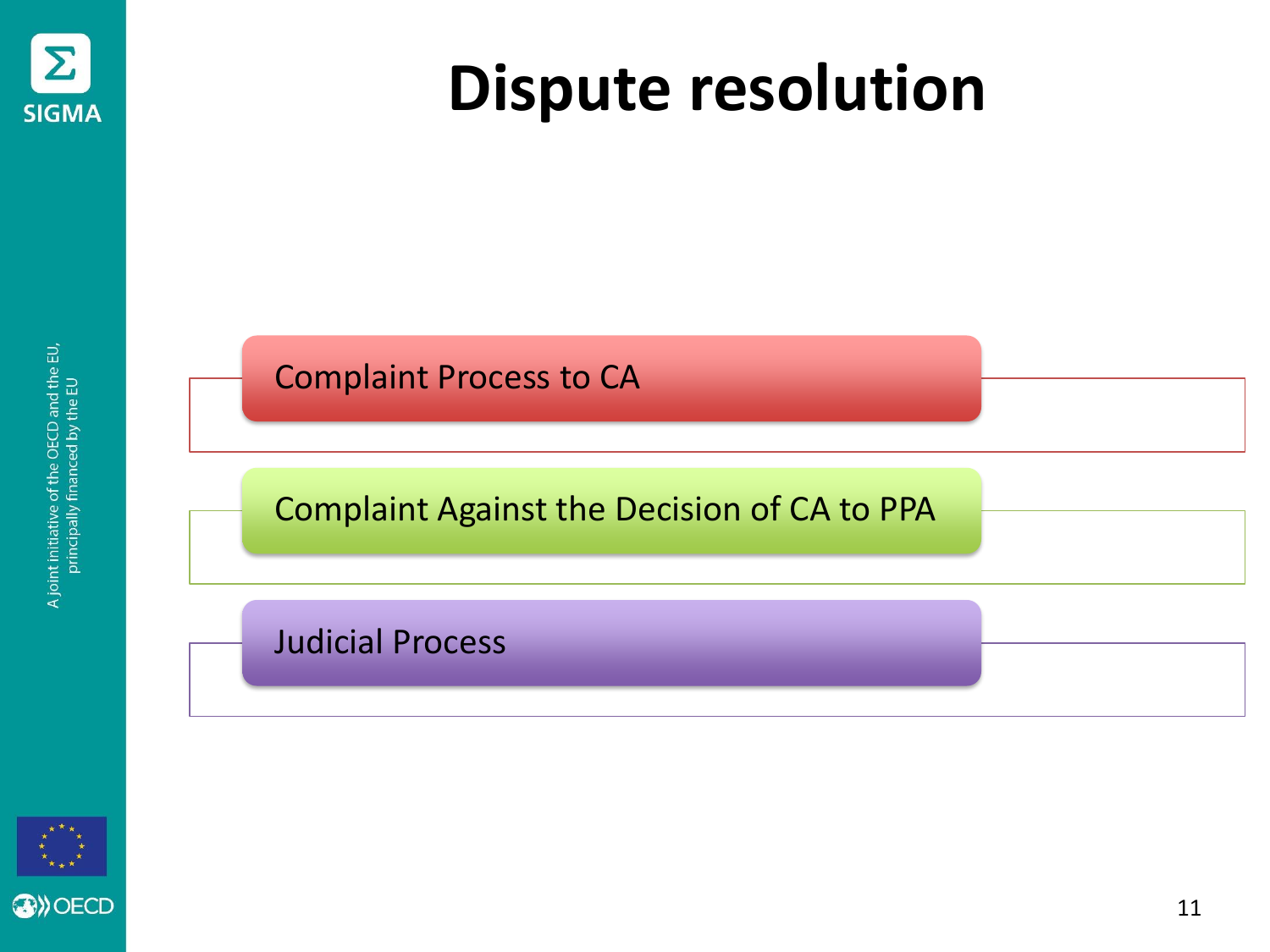

# **Dispute resolution**

#### • **Number of Complaints by Years**

| <b>Years</b> | <b>Number of Complaint</b> |
|--------------|----------------------------|
| 2021         | 2.343                      |
| 2020         | 2.316                      |
| 2019         | 1.864                      |
| 2018         | 2.017                      |
| 2017         | 3.526                      |
| 2016         | 3.395                      |

In 2021, complaints submitted to the PPA is approximately **3,25 %** of all procurements subject to the PPL.

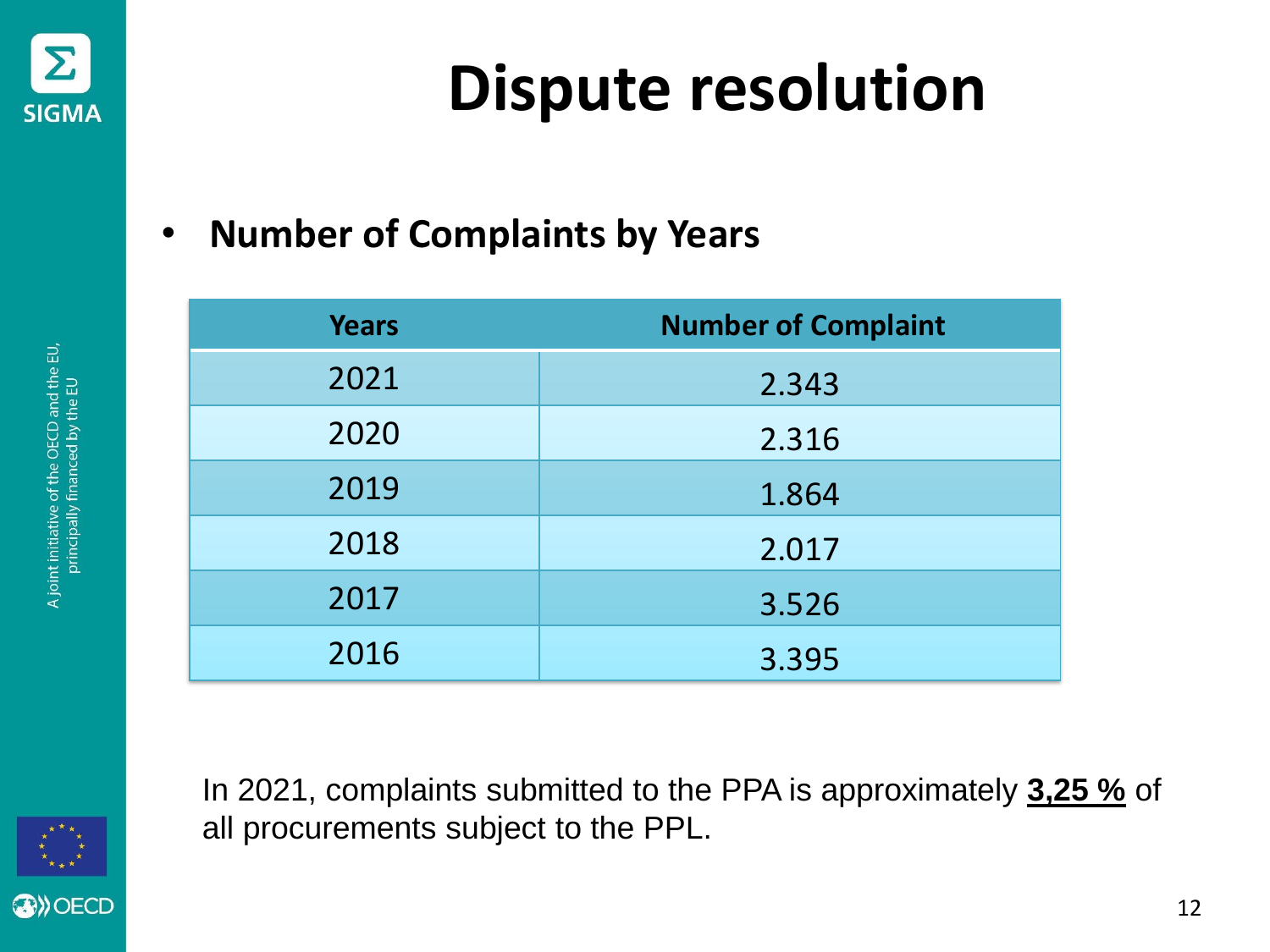

#### **E-procurement**



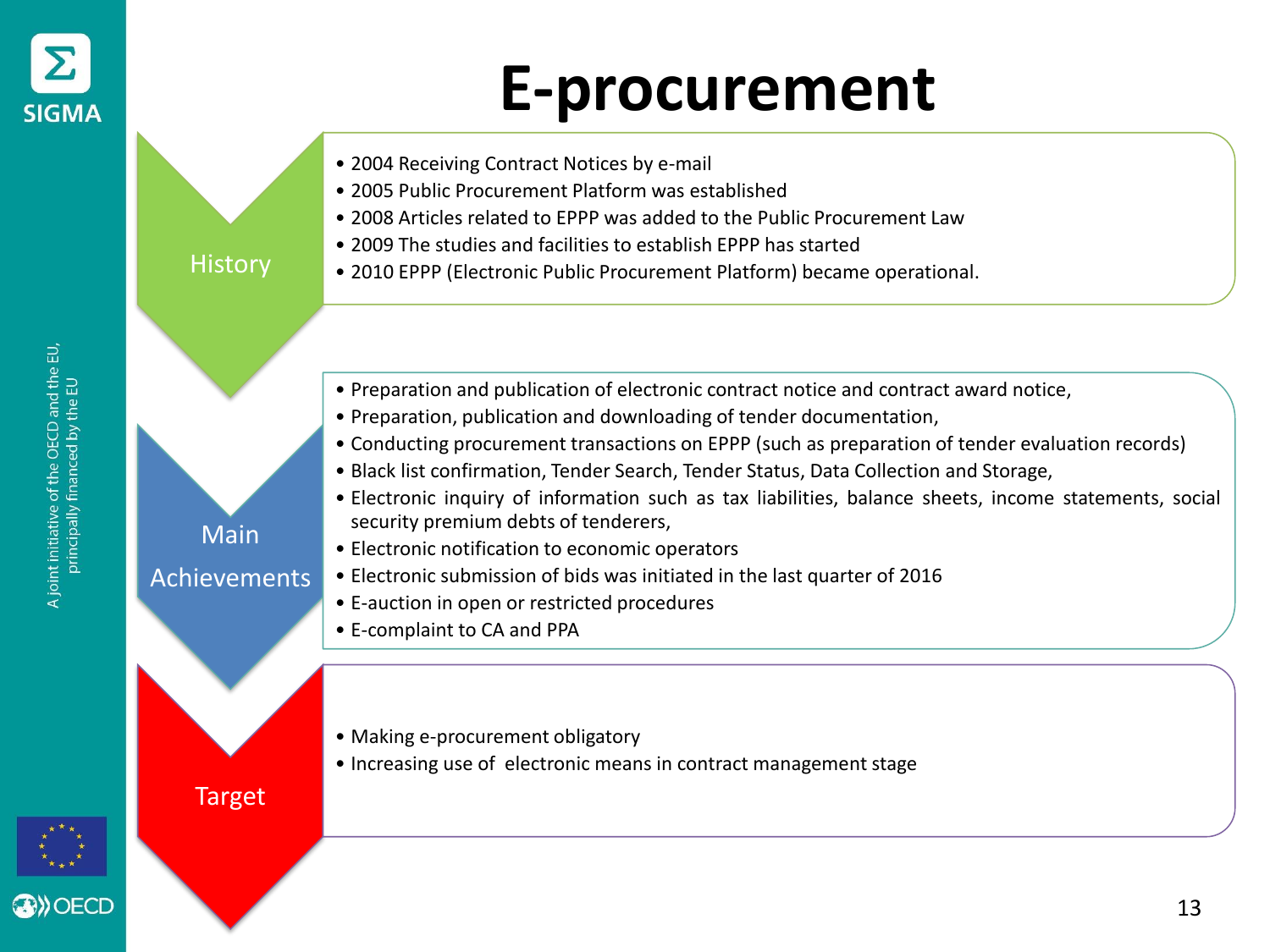

# **Training Activities**



| <b>Years</b> | # of People Participated to Trainings |
|--------------|---------------------------------------|
| 2021         | 4718                                  |
| 2020         | 2396                                  |
| 2019         | 9612                                  |
| 2018         | 8588                                  |

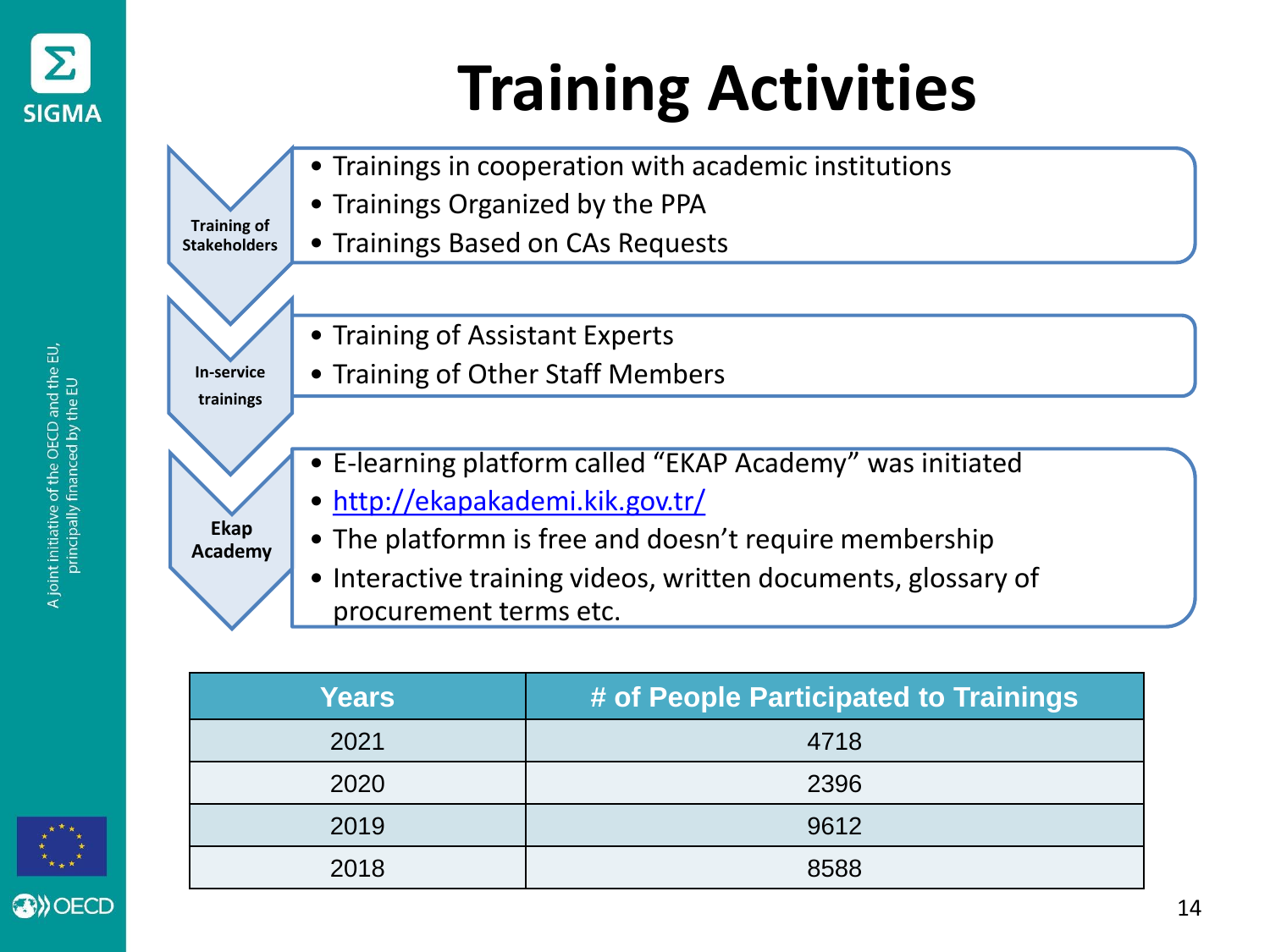

# **International Activities**



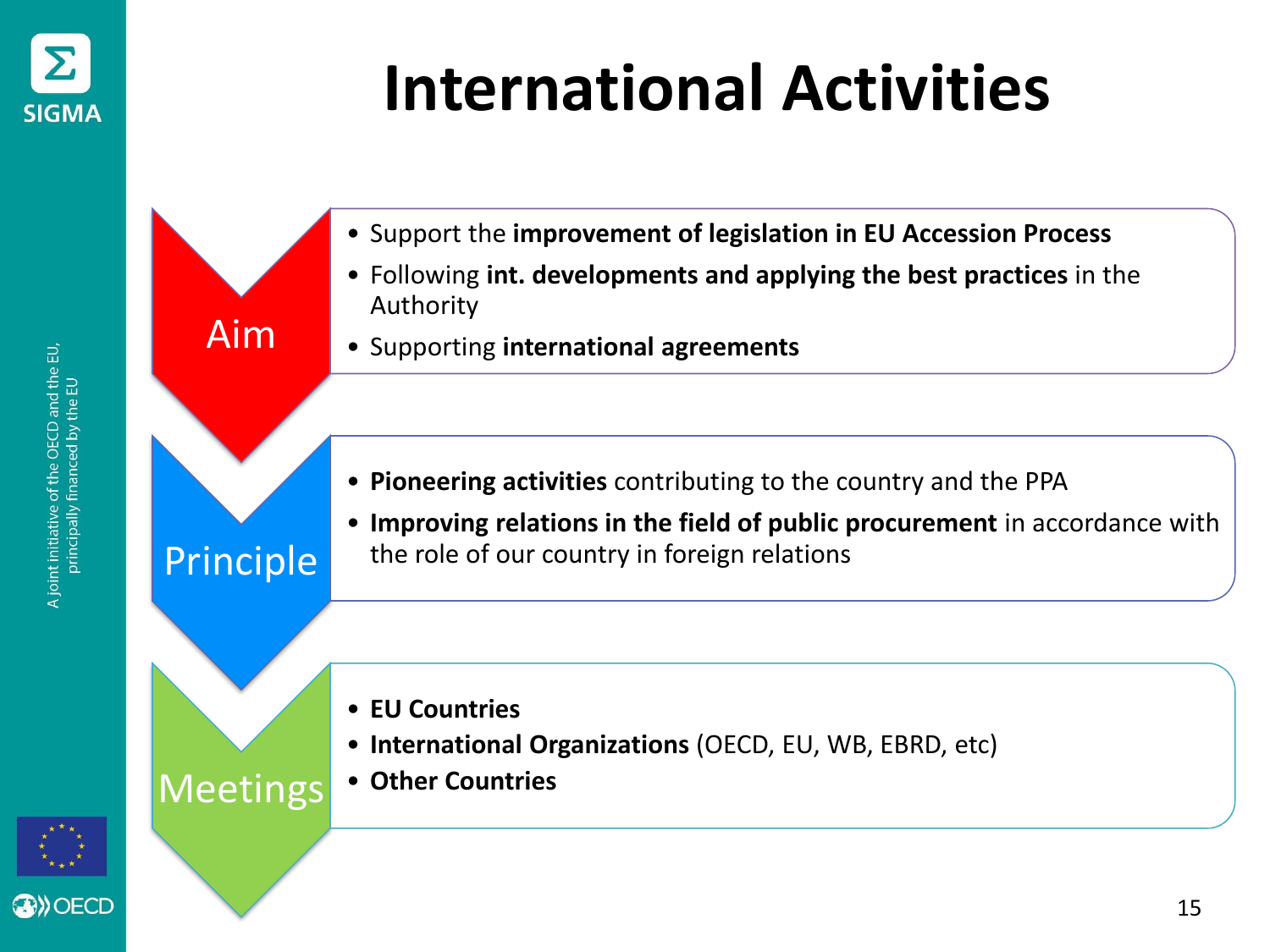

- Providing opinion to CAs on public procurement
- Publication of Public Procurement Bulletin
- Keeping blacklist of economic operators
- Compiling statistics on public procurement and publishing them